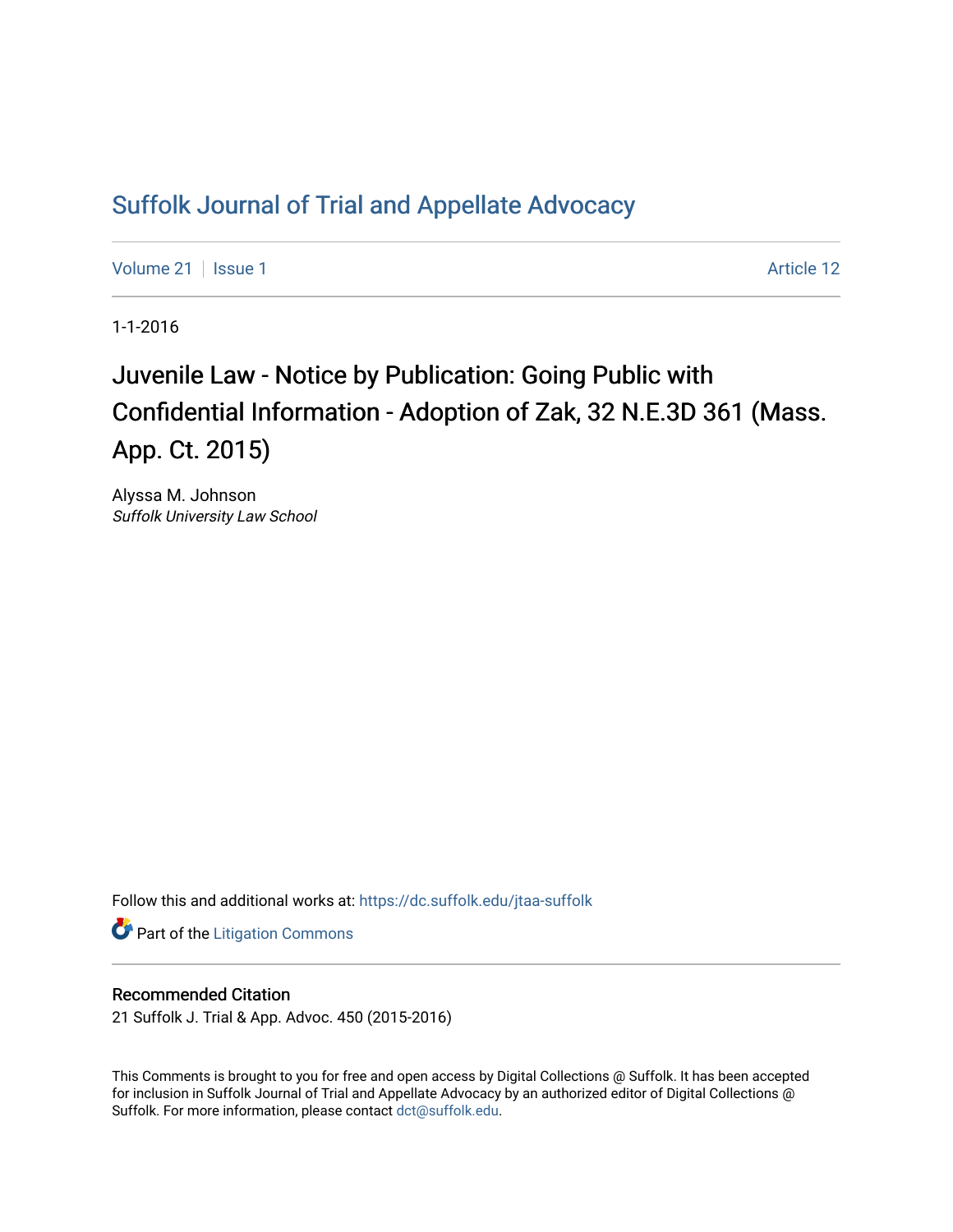### **JUVENILE LAW-NOTICE BY PUBLICATION: GOING PUBLIC WITH CONFIDENTIAL** *INFORMATION-ADOPTION OF ZAK,* **32 N.E.3D 361 (MASS. APP. CT. 2015).**

In juvenile court, confidentiality is of very high importance; however, confidentiality is not the only requirement and it must be balanced with all other court procedures.<sup>1</sup> Confidentiality is compromised in cases involving an unnamed or unknown father because of the conflict in the due process requirement of notice and the court's notice procedures.<sup>2</sup> In *Adoption of Zak,<sup>3</sup>*the Massachusetts Appeals Court considered whether the trial court was justified in terminating all parental rights, including the rights of Zak's unknown father.<sup>4</sup> The court ultimately held that there was not an abuse of discretion in the termination of all the parental rights, nor in denying the requests to place the children with the maternal great-aunt; thus, the appeals court upheld the trial court's decisions.<sup>5</sup>

http://juvenilerecords.jlc .org/juvenilerecords/documents/publications/national-review.pdf

<sup>&</sup>lt;sup>1</sup> *See* MASS. GEN. LAWS ch. 119, § 38 (2008) (explaining "Protection and Care of Children" proceedings **are closed to** public); *see* also Lori M. Nehls, Note, *Juvenile* Record Expunction: *The Rehabilitating Remedy,* **7** SUFFOLK **J.** TRIAL **&** App. ADvoc. **91, 91-93** (2002) (discussing confidentiality in Massachusetts while explaining reasons it is important). Further, the Juvenile Court issued a standing order that made all case documents property of the court and they are also to remain confidential. *See In re* Care **&** Prot. of Sharlene, 840 N.E.2d **918, 929-30** (Mass. 2006) (discussing Juvenile Standing Order 1-84). *See generally* Riya Shah, Lauren Fine **&** Jamie Gullen, *Juvenile Records: A National Review of State Laws on Confidentiality, Sealing and Expungement,* Juv. L. CTR. **1,** 48 (2014),

<sup>(</sup>explaining confidentiality on national scale); *Policy Statement: Confidentiality of Juvenile Court Proceedings and Records,* **NAT'L** ASS'N OF **COUNSEL** FOR CHILDREN **1, 1 (1998)** [hereinafter *Juvenile Court Proceedings and Records] available at*

https://c'ymcdn'com/sites/www'naccchildlaw'org/resource/esmgr/policy/policy statement  confident.pdf (discussing pros and cons of confidentiality in juvenile courts).

<sup>2</sup>*See Adoption and Reproductive Technology Law in Massachusetts,* ARTL **MA-CLE 6-1,** § 6.4.2 (2000) (emphasizing need for unknown fathers to be notified of pending proceedings); *Standing Order 1-93: Procedures for Care and Protection Cases Under St. 1992,* (1992) (repealed 2007), http://www.mass.gov/courts/docs/courts-and-judges/courts/juvenile-

court/standingorderl93.pdf (including child's name published in newspaper of court's choice). *But see §* **38** (stating all proceedings before juvenile court are closed and confidential).

**<sup>3</sup>32 N.E.3d 361** (Mass. **App.** Ct. 2015).

<sup>&</sup>lt;sup>4</sup> See id. at 363 (reasoning parental rights can be terminated when parents are unfit).

*<sup>5</sup>See id.* at **362-63.** Abuse of discretion is the highest of standards. MASS. R. Civ. P. **<sup>60</sup>** (citing Farmers Co-operative Elevator Ass. v. Strand, **382** F.2d 224 (8th Cir. 1967)). **A** court can reverse a decision for the following reasons:

<sup>(1)</sup> mistake, inadvertence, surprise, or excusable neglect; (2) newly discovered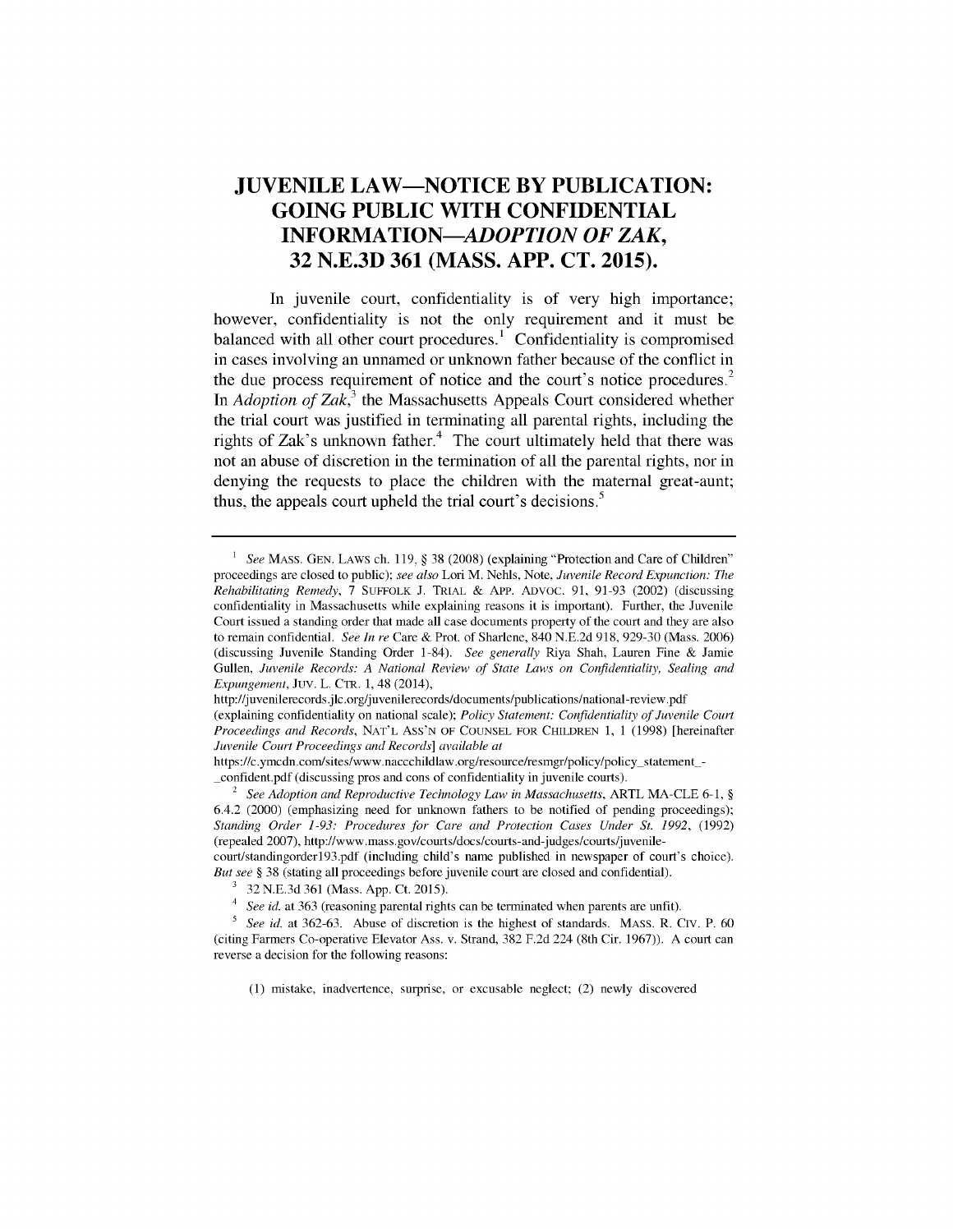The termination of parental rights is not lightly granted, and in *Adoption of Zak*, the court did not abuse its discretion in that decision.<sup>6</sup> In February of 2010, the police responded to multiple calls from neighbors about domestic disturbances at the home of the custodial parents of Carol, Nick, and  $\text{Zak}^7$  At the time of the altercations, the children were present inside the home witnessing the alleged violence.<sup>8</sup> The calls to the police

evidence which by due diligence could not have been discovered in time to move for a new trial **. ..;** (3) fraud **. ..,** misrepresentation, or other misconduct of an adverse party; (4) the judgment is void; (5) the judgment has been satisfied, released, or discharged, or a prior judgment upon which it is based has been reversed or otherwise vacated, or it is no longer equitable that the judgment should have prospective application; or (6) any other reason justifying relief from the operation of the judgment.

Id. Although it is a seemingly broad list of reasons for a court to reverse a decision, abuse of discretion is a heavy burden "that should be granted only in extraordinary circumstances **...**  *In re* Georgette, 768 N.E.2d 549, 557 (Mass. App. Ct. 2002).

**<sup>6</sup>***See Adoption of Zak,* 32 N.E.3d at 363 (affirming lower court's decision because multiple incidents of domestic violence occurred); *see also* Adoption of Jacques, 976 N.E.2d 814, 820 (Mass. App. Ct. 2012) (citing Adoption of Don, 755 N.E.2d 721, 726 (Mass. 2001)) ("Unless shown to be clearly erroneous, we do not disturb the judge's findings, which are entitled to substantial deference."); Jacqueline D. Stanley, *Grounds for Termination of Parental Rights,* 32 AM. JURIS. PROOF OF FACTS 3d 83, § 3 (1995) ("Terminating parental rights is deemed a serious state intervention . . . and a significant threat to the sacred bond between parents and their children. Consequently, before a court will terminate a natural parent's rights over a child, the petitioner must establish by clear and convincing evidence that grounds exist for doing so."). *See generally* Santosky v. Kramer, 455 U.S. 745, 769 (1982) (stating jurisdictions agree "clear and convincing" is correct balance between state's concern and parental rights). "Termination of parental rights (TPR) . . . is one of the most difficult proceedings over which a judge must preside." *Termination of Parental Rights,* PA, DEPENDENCY BENCHBOOK: OFFICE OF CHILD. & FAM. IN THE COURTS: ADMIN. OFFICE OF PA. CT., 16.1 (2014) ("Benchbook"), http://www.ocfcpacourts.us/assets/upload/2014%20Revision%20of%20Benchbook.pdf. This is because not only are the parents losing any and all relationship with their child, but also the child is now a legal orphan.  $Id$ .

**7** *See Adoption of Zak,* 32 N.E.3d at 364 ("The judge also found that the children had been the subject of physical violence. Zak testified that both parents had beaten him with a belt. Zak also testified that, on one occasion, the father struck him, causing him to fall back and hit a bedframe. Zak testified that he was scared when his parents argued, and he stated that he was 'done with the fighting."'). The presiding purpose of Chapter 119 of the Massachusetts General Laws is to protect the "health and safety of the child **...** and shall include the long-term wellbeing of the child." MASS. GEN. LAWS ch. 119, § 1. The well-being of the child is violated when the parents or guardians are abusing said child. *See* § 5 1B(c) ("If the department has reasonable cause to believe a child's health or safety is in immediate danger from abuse **...** the department shall take the child into immediate temporary custody **...** to protect the child from abuse **.... ).** *See generally* Albertina Antognini, *From Citizenship to Custody: Unwed Fathers Abroad and at Home,* 36 HARV. J.L. & GENDER 405, 411-14 (2013) (explaining custody for fathers).

**8** *See Adoption of Zak,* 32 N.E.3d at 364 (reasoning domestic violence in front of minors is harmful to their development). "Only recently have researchers begun gathering evidence to show that children who observe violence perpetrated against their mother become 'the unintended or indirect victims of such behavior."' Maureen K. Collins, Comment, *Nicholson v. Williams:*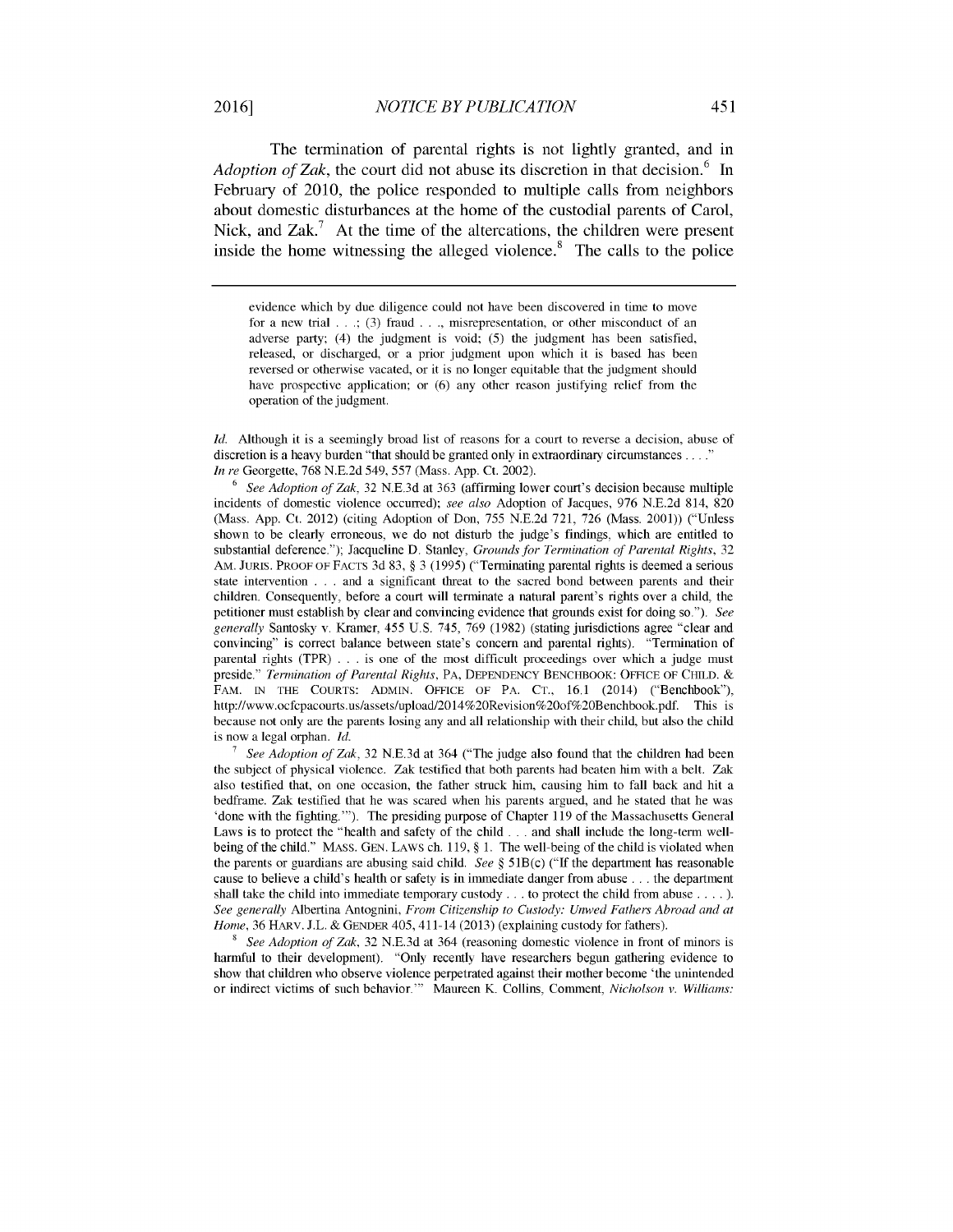lead to the custodial father being arrested and charged with assault and battery.<sup>9</sup> These incidents, among others, lead the Department of Children and Families ("DCF") to investigate the family and file the subsequent case for termination of parental rights. $^{10}$ 

After the removal of the children, DCF required the parents to take certain steps in order to return custody and keep parental rights intact.<sup>11</sup> However, the parents failed to comply with DCF, which triggered the termination and subsequent adoption of the minor children.<sup>12</sup> As for the child, Zak, the unknown biological father had to be given notice of the proceedings to formally terminate his parental rights and free the child for adoption.<sup>13</sup> Due to Zak's unknown father, DCF is required to perform

**9** *See Adoption of Zak,* 32 N.E.3d at 364 (discussing termination of parental rights). Ultimately, the father was not convicted of assault and battery. *Id.* at 364 n.6.

*Who Is Failing to Protect Whom? Collaborating the Agendas of Child Welfare Agencies and Domestic Violence Services to Better Protect and Support Battered Mothers and Their Children,* 38 NEW ENG. L. REv. 725, 745 (2004). Studies also show that witnessing domestic violence can have long term effects on future relationships both personal and romantic. ld.; *see also* Pauline Quirion, Judith Lennett, Kristin Lund & Chanda Tuck, *Protecting Children Exposed to Domestic Violence in Contested Custody and Visitation Litigation,* 6 B.U. PUB. INT. L.J. 501, 511 (1997) ("The Study also noted that children from violent families are five times more likely to be delinquent as those from the general population.").

**<sup>10</sup>** *See id.* at 363-64 (showing multiple domestic incidents calls into question fitness of parents). The parents allege that the termination was due to a single incident of violence.  $Id$  at 363. However, the police were called to their home on at least six different occasions. *Id.* at 363- 64. All of the occasions that the police responded to their home were due to calls of domestic disturbances by neighbors. Id. The sheer amount of calls to the home for domestic disturbances help show that there was no abuse of discretion on the part of the court by terminating parental rights. *Id.* at 365.

**<sup>11</sup>** *Id.* at 365. These steps are the DCF ordering the parents to complete "services." *Id.; see* MASS. GEN. LAWS ch. 119, § 29C (2011) (discussing reasonable efforts by DCF). "In making any determination, the health and safety of the child shall be of paramount concern." § 29C. Each state's legislature has the ability to define the parameters for reasonable efforts by DCF. *See* Will L. Crossley, *Defining Reasonable Efforts: Demystifying the State's Burden Under Federal Child Protection Legislation,* 12 B.U. PUB. INT. L.J. 259, 293 (2003) (defining DCF parameters).

<sup>12</sup>*See Adoption of Zak,* 32 N.E.3d at 365 (outlining requirements for parents to comply with DCF). "[DCF] shall make rules and regulations concerning the administration of its duties." MASS. GEN. LAWS ch. 119, § 37 (1967). When DCF takes custody of children, they create a service plan which "is a written document which describes in detail the behavioral changes needed, the tasks to be undertaken and the services to be provided . . . ." Dep't of Children and Families, *110 CMR 6.01: Service Plans and Case Reviews,* MASS.GOV (Feb. 19, 2010), http://www.mass.gov/eohhs/docs/dcf/regs/l10cmr6.pdf. In *Adoption of Zak,* DCF ordered, among other things, that the parents complete a batterers program, counseling, and domestic violence services. *Adoption of Zak,* 32 N.E.3d at 365. DCF also stated that the parents often missed or showed up late to appointments, *Id.* Additionally, the parents refused services because they felt the services were not helping or that they did not require the assistance. *Id.*

<sup>13</sup>*See* MASS. GEN. LAWS ch. 119, § 24 (2016) (requiring notice to parents to terminate parental rights); *Adoption of Zak,* 32 N.E.3d at 362 n.2 (explaining Zak's father is unknown); *see also* Karen Greenberg, Daniel Pollack & Andrea Maciver, *A National Responsible Father*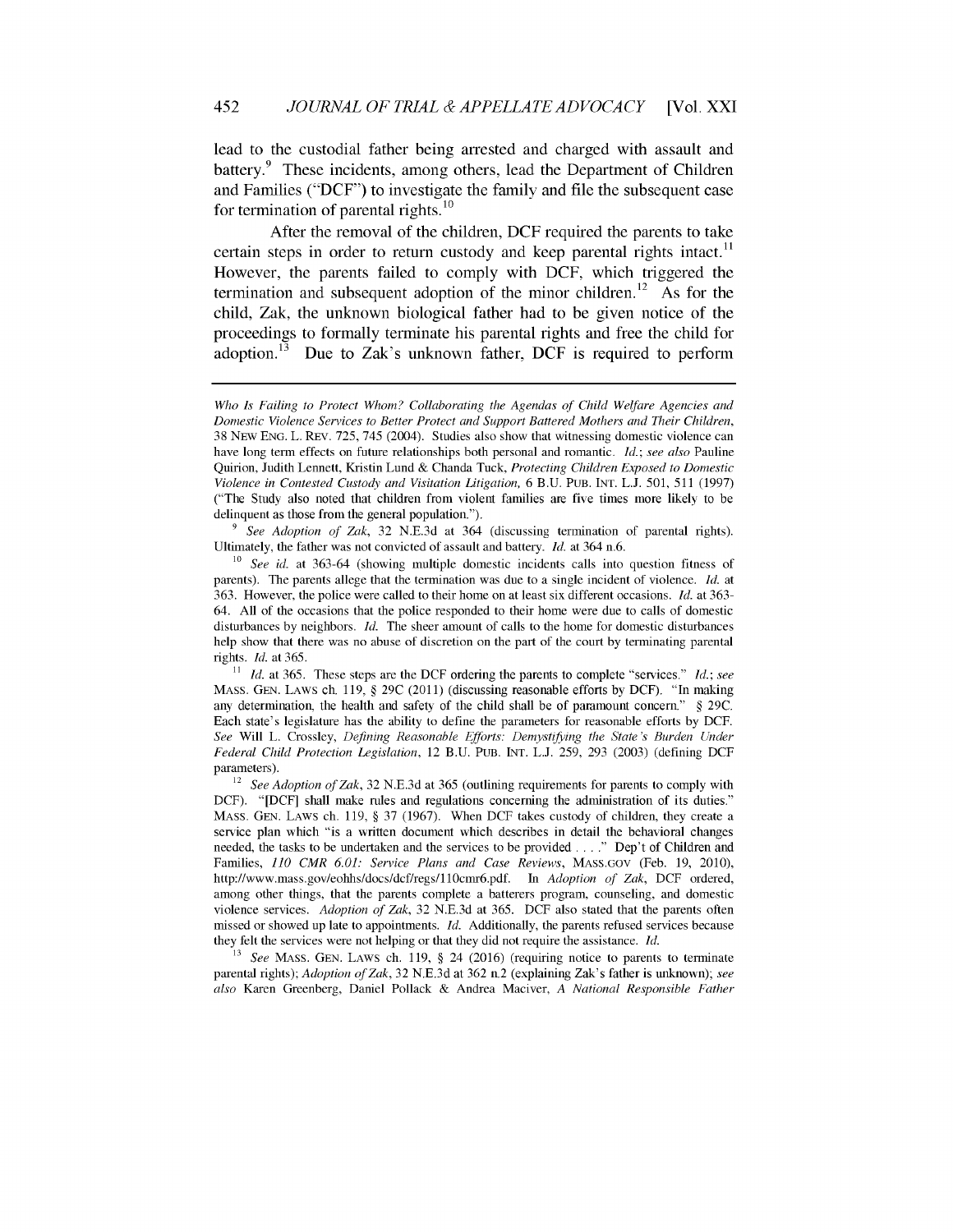reasonable efforts to locate and inform him of the pending litigation.<sup>14</sup> In this case, reasonable efforts by the Department were fulfilled with the notice by publication and all parental rights were terminated.<sup>15</sup> The court ultimately held there was no abuse of discretion in the termination of their parental rights.<sup>16</sup>

Massachusetts General Laws chapter 119, section 38, was originally enacted in 1954.<sup>17</sup> It stated, "[a]ll hearings under sections 1 to 38A ... shall be closed to the general public .... It shall be unlawful to publish the names of persons before the court in any closed hearing."<sup>18</sup> Furthermore, parents have a fundament right to parenting their children; unless the parent is deemed unfit, then that fundamental right is up for termination and due process is required.<sup>19</sup> Due process of law extends to

**<sup>15</sup>***See Adoption of Zak,* 32 N.E.3d. at 365 (defining reasonable efforts by actions to be performed prior to termination of parental rights). Reasonable efforts include: placement of the child, permanency plans, and services. *See* MASS. GEN. LAWS ch. 119, § 29C (2011) (detailing publication requirements).

**<sup>16</sup>***See Adoption of Zak,* 32 N.E.3d. at 363 (holding parents were unfit). Unfitness "is not whether the parent is a good one, let alone an ideal one; rather, the inquiry is whether the parent is so bad as to place the child at serious risk of peril from abuse, neglect, or other activity harmful to the child." Care & Prot. of Bruce, 694 N.E.2d 27, 29 (Mass. App. Ct. 1998) (citing Petition of New England Home for Little Wanderers, 328 N.E.2d 854, 860-63 (Mass. 1975)). The standard by which the court evaluates unfitness is clear and convincing evidence. *See* Santosky v. Kramer, 455 U.S. 745, 747-48 (1982) (detailing standard of review). "To be clear and convincing, the 'evidence must be sufficient to convey a 'high degree of probability' that the proposition is true.. **..**The requisite proof must be strong and positive; it must be 'full, clear and decisive."' Care & Prot. of Yetta, 2 N.E.3d 910, 915 (Mass. App. Ct. 2014) (quoting Adoption of Rhona, 784 N.E.2d 22, 30 (Mass. App. Ct. 2003)).

<sup>19</sup> *See U.S. CONST. amend. XIV, § 1 ("All persons born or naturalized in the United States,* and subject to the jurisdiction thereof, are citizens of the United States and of the state wherein they reside. No state shall make or enforce any law which shall abridge the privileges or immunities of citizens of the United States; nor shall any state deprive any person of life, liberty, or property, without due process of law; nor deny to any person within its jurisdiction the equal protection of the laws."); *see also* MASS. GEN. LAWS ch. 119, § 24 (2016) (requiring notice to all parties involved). "[W]e have recognized the fundamental right of parents to make decisions

*Registry: Providing Constitutional Protections for Children, Mothers and Fathers,* 13 WHITTIER **J. CHILD &** FAM. ADVOC. 85, 88-91 (2014) ("Because termination of the previous parents' rights is a required condition precedent of effectuating an adoption, an unknown father creates sticky situations with which legislatures and courts have struggled to deal with.").

<sup>&</sup>lt;sup>14</sup> See Adoption of Zak, 32 N.E.3d. at 362 n.2 (stating Zak has unknown biological father); *see generally* MASS. GEN. LAWS ch. 119, § 24 (stating procedures for unknown or unnamed fathers); Daniel A. Klein, Annotation, *Notice by Publication as Sufficient to Comply with Due Process Requirements Under Federal Constitution's Fourteenth Amendment Supreme Courts Cases,* 99 L. Ed. 2d 1029, @ 2. [a] (2012) (inferring reasonable efforts include notice by publication when there are unknown or unnamed fathers); *Right to Due Process*, LINCOLN UNIVERSITY, http://www.lincoln.edu/criminaljustice/hr/Dueprocess.htm (last visited Feb. 1, 2016) (explaining due process).

**<sup>17</sup>** MASS. GEN. LAWS ch. 119, § 38 (2008).

<sup>&</sup>lt;sup>18</sup> *Id.* (referring specifically to care and protection proceedings).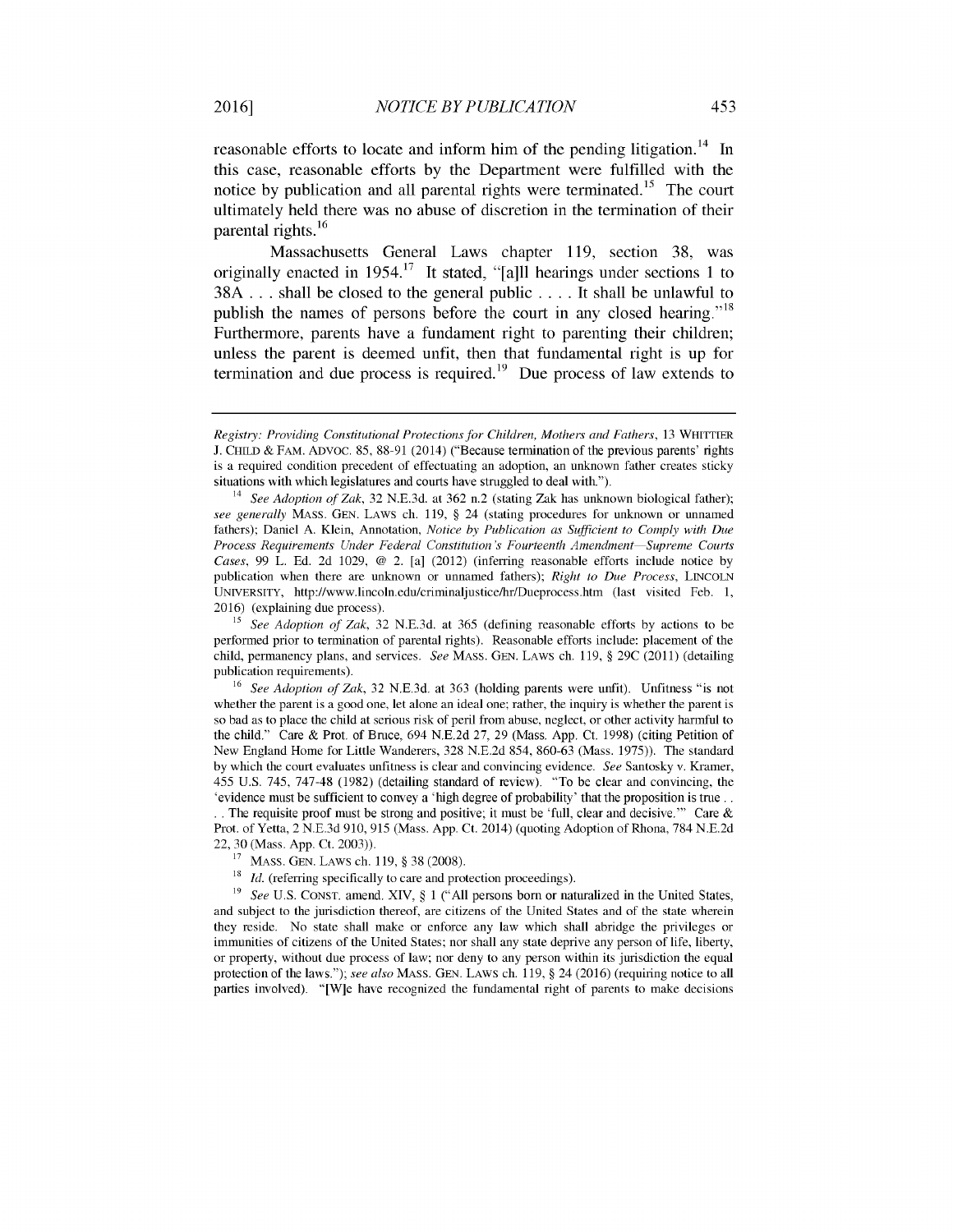all parents interested in the proceedings, even those unknown or unnamed fathers.<sup>20</sup>

Notice by Publication has a long-standing history in all states.<sup>21</sup> Publication alerts people to the fact that they have become involved in pending litigation.<sup>22</sup> Courts are required by the United States Constitution to grant all parties due process of law.<sup>23</sup> Granting due process starts by notifying the parties of the action pending against them.<sup>24</sup> When the party cannot be located, notice by publication is often the next step.<sup>25</sup>

1635.pdf?formfNumber=JC- 1635&formType=Form&formatld=2&language=en (showing example of Wisconsin's ideal publication notice including child's name).

<sup>22</sup> See Klein, *supra* note 14, at  $\omega$  2. [a] ("Such notice must be reasonable and adequate for the purpose, due required being had to the nature of the proceeding and the character of the rights which may be affected by it .... The court has long adhered to a rule that notice by publication satisfies due process under circumstances in which another, more direct form of notice cannot reasonably be given, as where the name or address of an interested party is unknown and not reasonably ascertainable, or where a party's interests are conjectural or future **.... ").**

**<sup>23</sup>***See* U.S. CONST. amend. XIV, § 1 (granting due process right). Due process is required in all cases in which a party is subject to or has an interest. *Id.; see* Jane Rutherford, *The Myth of Due Process,* 72 B.U. L. REV. 1, 4 (1992) (discussing three central values of due process: law, participation, and equality).

<sup>24</sup>*See Right to Due Process, supra* note 14 (stating that at minimum citizens have right to notice of litigation pending against them); *see generally* Rutherford, *supra* note 23, at 4, 61 (finding although due process is fundamental, notice sometimes fails).

**<sup>25</sup>***See* MASS. GEN. LAWS ch. 119, § 24 (2008) (outlining notice and summons procedures in child protection cases); *see also* Adoption of Holly, 738 N.E.2d 1115, 1119 (Mass. 2000) ("[T]he department had in fact made 'diligent efforts' to locate S.C.; additional efforts would have been futile; and S.C. was afforded constructive notice, by publication **.... ").** In *Adoption of Holly,* DCF made multiple attempts to locate S.C., including asking into S.C.'s whereabouts, making

concerning the care, custody, and control of their children." Troxel v. Granville, 530 U.S. 57, 66 (2000) (citing Stanley v. Illinois, 405 U.S. 645, 651 (1972)). These rights include education and religion among others. Wisconsin v. Yoder, 406 U.S. 205, 232 (1972); *see generally* Mary Beck, *Toward a National Putative Father Registry Database,* 25 HARV. J.L. & PUB. POL'Y 1031, 1032 (2002) (stating courts disrupted adoptions when father's late assertions to the children occur).

<sup>20</sup>*See* U.S. CONST. amend. XIV, § 1 (guaranteeing due process of law); *see also* MASS. GEN. LAWS ch. 119, § 24 (2016) (requiring notice by publication to unknown or unnamed fathers). *See generally Right to Due Process, supra* note 14 (discussing due process rights extending to all persons).

<sup>21</sup> *See, e.g.,* MASS. GEN. LAWS ch. 105, § 6 (2016) (requiring notice by publication in license revocation proceedings against public warehouses); MASS. GEN. LAWS ch. 119, § 24 (2016) (requiring notice by publication in care and protection proceedings where parent's identity or whereabouts unknown); MASS. GEN. LAWS ch. 185, § 38 (2016) (requiring notice by publication in Land Court proceedings); MASS. GEN. LAWS ch. 214, § 7 (2016) (requiring notice by publication in actions for construction of wills); N.C. GEN. STAT. § 7B-1105 (2015) (requiring notice by publication in termination proceedings where parent's identity or whereabouts unknown); OHIO R. Juv. P. 5 (2016) (using child's initials in notice by publications); 2 CAL. FORMS OF PLEADING AND PRAC. § 12A.138 (2015) (using child's name in notice by publication in juvenile emancipation proceedings); ME. R. PROB. P. § 14.45 (2012) (using child's name in notice by publication in termination of parental rights proceedings); *Notice and Order of Hearing (for Publication),* WIs. **CT.** SYS., https://www.wicourts.gov/formdisplay/JC-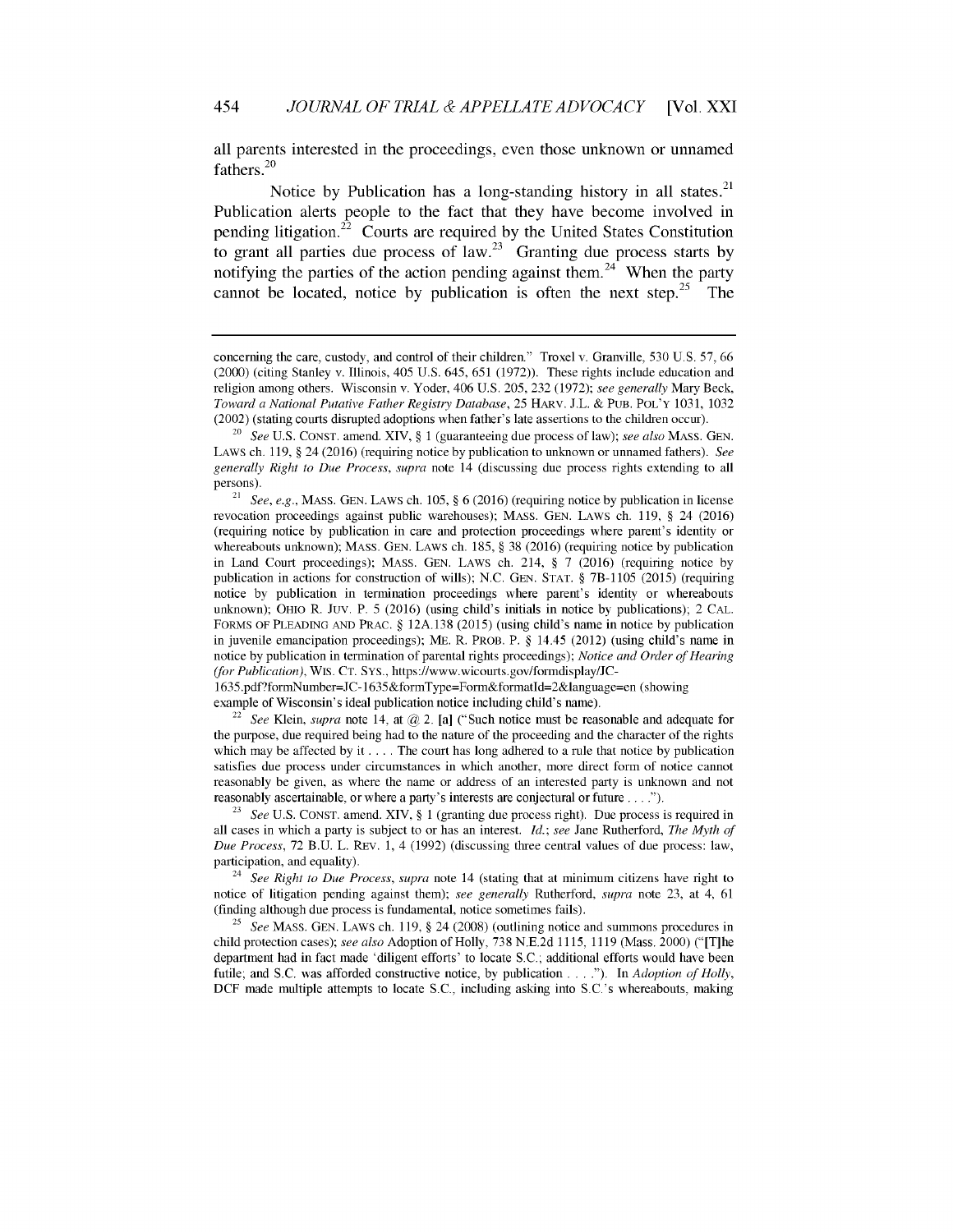Juvenile Courts in Massachusetts uses notice by publication specifically when the father is unknown or unnamed.<sup>26</sup>

DCF in this case relied on Massachusetts General Laws chapter 119, section 24, to state the requirements of notice by publication in the juvenile court.<sup>27</sup> The statute requires that "notice [be] in a form prescribed by the court to be served upon such parent by publication once in each of three successive weeks in any newspaper as the court may order.<sup> $28$ </sup> Further, in 1993 the Massachusetts Legislature enacted Standing Order 1- 93 with the purpose of unifying notice procedures when a parent is a party to the case, regardless of identity.<sup>29</sup> This standing order lays out a format for which DCF fills in the blanks with the case specific material and then publishes it in a public newspaper of the court's choice.<sup>30</sup> The notice is as follows:

*TO:[name of parent or guardian to be served, or if name of parent or guardian is unknown, mother of/father of/guardian of]*

*A petition has been presented to this court by [name of petitioner], seeking, as to the subject child [name of child], that said child be found in need of care and protection and committed to the Department of Social Services. The court may dispense with your consent to the adoption of the said child* if *it finds that the child is in need of care and protection and that the best interests of the child would be served by said disposition.*

*You are hereby ORDERED to appear in this court, at the court address set forth above, on [pre-trial conference date], at 9:00 a.m., for a PRE- TRIAL CONFERENCE.*

*You may bring an attorney with you. If you cannot afford an*

inquiries to the court appointed investigator, and even contacting S.C.'s mother. *Adoption of Holly,* 738 N.E.2d at 1120. Further, the *Holly* Court interpreted the standing order to mean that so long as diligent efforts were made by the Department, actual location is not required. *Id.* at 1119; *see* Opinion of the Justices, 313 N.E.2d 561, 570 (Mass. 1974) (stating publication is inadequate if name and address of relevant person(s) is available).

**<sup>26</sup>***See* MAss. GEN. LAWS ch. 119, § 24 (2016) (outlining due process rights of parents).

<sup>27</sup>*See §* 24 (detailing requirements for publication); *see also Adoption of Holly,* 738 N.E.2d at 1119 (allowing notice by publication to locate unknown father); Adoption of Zena, 2015 Mass. App. Unpub. LEXIS 776, \*4 *cert. denied,* 40 N.E.2d 552 (2015) (allowing notice by publication for father who is on parole but not his location unknown).

<sup>28</sup>§ 24; *see also* MA. SuP. Juv. **CT.** STANDING ORDER 1-93: Procedures for Care and Protection Cases Under St. 1992 (1992) (repealed 2007) [hereinafter *Standing Order 1-93)* (providing example of summons used by court).

**<sup>29</sup>***See Standing Order 1-93, supra* note 28 ("In cases governed by the provision of G.L. c. 119, s. 24, requiring the petitioner to cause notice to be served upon a parent by publication in a newspaper, the court shall, upon motion by the petitioner, without regard to whether the identity of the parent is known or unknown, authorize such publication **by** issuing an 'Order For Service By Publication . . . . "").

**<sup>30</sup>** *See id.* (providing summons by publication form).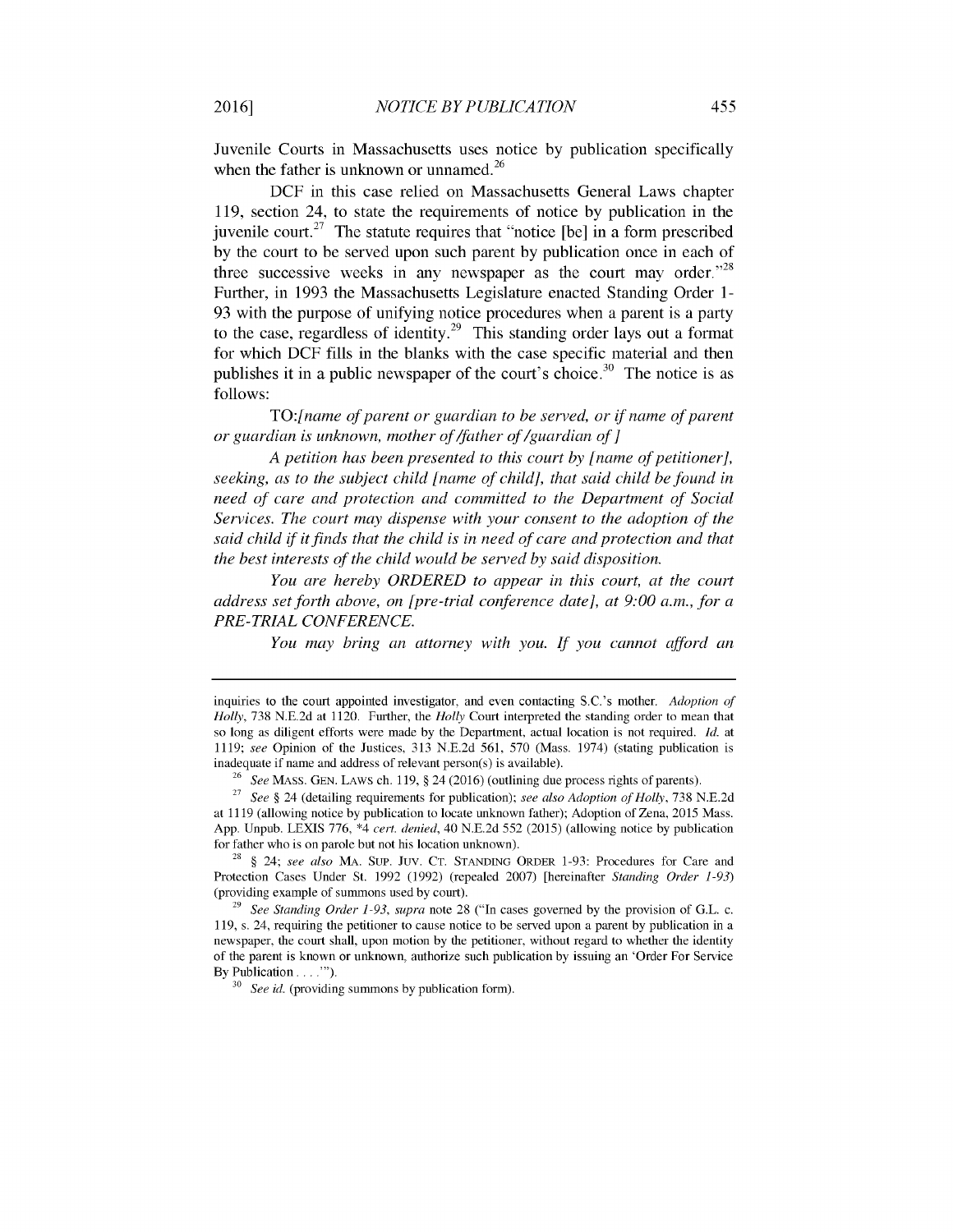attorney, the court will appoint an attorney to represent you.

If you fail to appear, the court may proceed with a trial on the merits of the petition and an adjudication of this matter.

For further information, call the Office of the Clerk Magistrate at.  $\ldots$ <sup>31</sup>

In the pre-formed order, DCF is required to not only fill out both parents' names, but also the full name of the child with the following statement: "this matter is a care and protection petition **..... 32** The standing order was later repealed by the Massachusetts Legislature in 2007; however, the courts would go on to recognize this as the default format in Massachusetts. $33$ 

In *Adoption of Zak*, Zak's father is unknown.<sup>34</sup> Prior to parental rights being terminated, DCF is required to perform due diligence in the location and notification of all parties involved in the termination.<sup>35</sup> Due diligence and notification is required for unknown or unnamed fathers as well.<sup>36</sup> Once notice is given or the State makes reasonable efforts to locate, the due process requirement is satisfied and the termination and subsequent adoption proceedings will proceed.<sup>37</sup>

The court ordered and approved DCF to use notice by publication to alert Zak's unknown father of the termination of his parental rights.<sup>38</sup>

**<sup>36</sup>***See* MAss. GEN. LAWS ch. 119, § 24 (requiring notice by publication when parent's identity or whereabouts is unknown); *see also Adoption and Reproductive Technology Law in Massachusetts, supra* note 2 (citing Adoption of Hugh, 619 N.E.2d 979, 979 (Mass. App. Ct. 1991)) ("It is imperative for the petitioning agency to make a diligent search for the name and address of an unknown party. An adoption allowed without appropriate notice may be revoked.").

**<sup>37</sup>***See §* 24 ("[T]he court ... shall issue a notice to the department and summonses to both parents **.... "). If** the party is known, "[n]otice shall be by personal service upon the parent." *Id.* If, however, the party or location is unknown, the court may order notice by publication. *Id.; see* U.S. CONST. amend. XIV, § 1 ("No state shall *...* deprive any person of life, liberty, or property, without due process of law[.]"); *see generally Right to Due Process, supra* note 14 (discussing when the Constitution requires right to due process).

<sup>38</sup>*See Adoption of Zak,* 32 N.E.3d at 363 (discussing facts of underlying case); *see also* Benchbook, *supra* note 6, at Chapter 16 (outlining steps in termination of parental rights process).

<sup>&</sup>lt;sup>31</sup> *Id.* (showing final version of form to be printed in newspapers).

<sup>&</sup>lt;sup>32</sup> *Id.* (describing DCF responsibility with regard to form).

**<sup>33</sup>***See* MAss. GEN. LAWS ch. 119, § 24 (2016) ("If the identity or whereabouts of a parent is unknown, the petitioner shall cause notice in a form prescribed by the court to be served upon such parent by publication once in each of 3 successive weeks in any newspaper as the court may order."); *Standing Order 1-93, supra* note 28 (showing court retained standard after repealed by legislature).

See Adoption of Zak, 32 N.E.3d at 362 n.2 (describing facts of underlying case).

**<sup>35</sup>***See id.* at 363 (describing facts of underlying case); *see also* MAss. GEN. LAWS ch. 119, § 29D (2016) (listing parties Department must notify). Persons requiring notice include: the child's foster parent(s), pre-adoptive parent(s), relative(s), parent(s), and any other person who is a party to the proceeding. § 29D.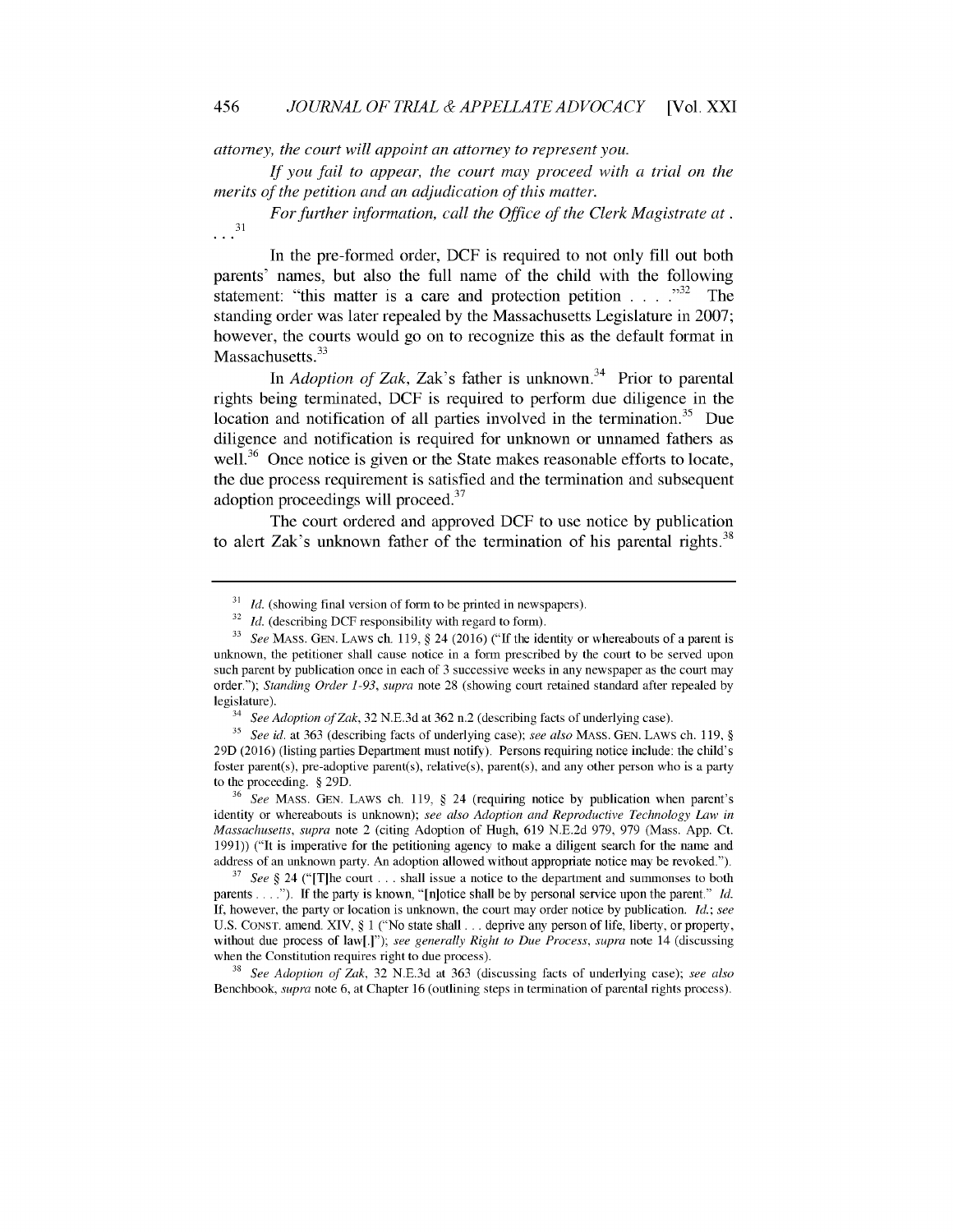Therefore, notice was published and when the unknown father did not appear, his rights to the child were waived and terminated.<sup>39</sup> After the termination, neither party challenged the issue of the publication to the unknown father, nor did the father appear before the court to challenge the termination himself. $40$  Thus, the court held that due diligence by the department was met and the termination of all parental rights was affirmed. $41$ 

The issue in *Zak* is not whether the unknown father lacked notification in the court-ordered manner, but whether the procedures of notification required by the court are insufficient in their current form.<sup>42</sup> Massachusetts Juvenile Courts require **DCF,** in a prescribed manner, to publish in a newspaper for three successive weeks a notice to the unknown or unnamed father. $43$  The child's full name is included in the publication. $44$ However, the juvenile court prides itself on protecting the minor's confidentiality when they come before the court, especially those before them due DCF intervention.<sup>45</sup> Massachusetts Juvenile Courts violate the juvenile's confidentiality and alert the world to the fact that this child is not only before the court, but also in state care due to their presently unfit parents by publishing the child's name(s) in the notice.<sup>46</sup> While notification is a powerful tool in most cases it is counterproductive in the current form the juvenile court prescribes. $47$ 

**<sup>39</sup>***See Adoption of Zak,* 32 N.E.3d at 367 (outlining facts of underlying case); *see also Termination of Parental Rights, supra* note 38, at 16-14 (explaining real efforts to locate are required prior to termination).

<sup>40</sup>*See Adoption of Zak,* 32 N.E. 3d at 362-63 (explaining why court terminated parental rights).

<sup>41</sup>*See id.* at 363 (discussing procedural history).

<sup>42</sup>*Compare* MASS. GEN. LAWS ch. 119, § 24 (describing Massachusetts notice by publication procedures), *with Juvenile Court Proceedings and Records, supra* note 1 (describing pros and cons of confidentiality in juvenile courts). *See* Beck, *supra* note 19, at 1062-68 (discussing possibility of father's ignorance of their child's existence); Antognini, *supra* note 7, at 432 (discussing how fathers do not or may not know of child's birth).

<sup>43</sup>*See* MASS. GEN. LAWS ch. 119, § 24 (providing general summons for unknown or unnamed father publications).

<sup>44</sup>*See Standing Order 1-93, supra* note 28 (showing example of preformed summons including child's name).

<sup>45</sup>*See supra* note 1 and accompanying text (discussing history of confidentiality in Juvenile Courts).

<sup>46</sup>*See* Standing Order 1-93, *supra* note 28 (providing summons by publication form); *see also* SHAH RIYA, LAUREN FINE & JAMIE GULLEN, JUVENILE RECORDS: A NATIONAL REVIEW OF STATE LAWS ON CONFIDENTIALITY, SEALING AND EXPUNGEMENT 1, 48 (2014), *available at* http://juvenilerecords.jlc .org/juvenilerecords/documents/publications/national-review.pdf (discussing how authors wish to ensure confidentiality to allow for true second changes).

<sup>47</sup>*See* sources cited *supra* note 21 (depicting many instances in which parties use notice by publication). *But see* MASS. GEN. LAWS ch. 119, § 38 (specifying proceedings are to be closed to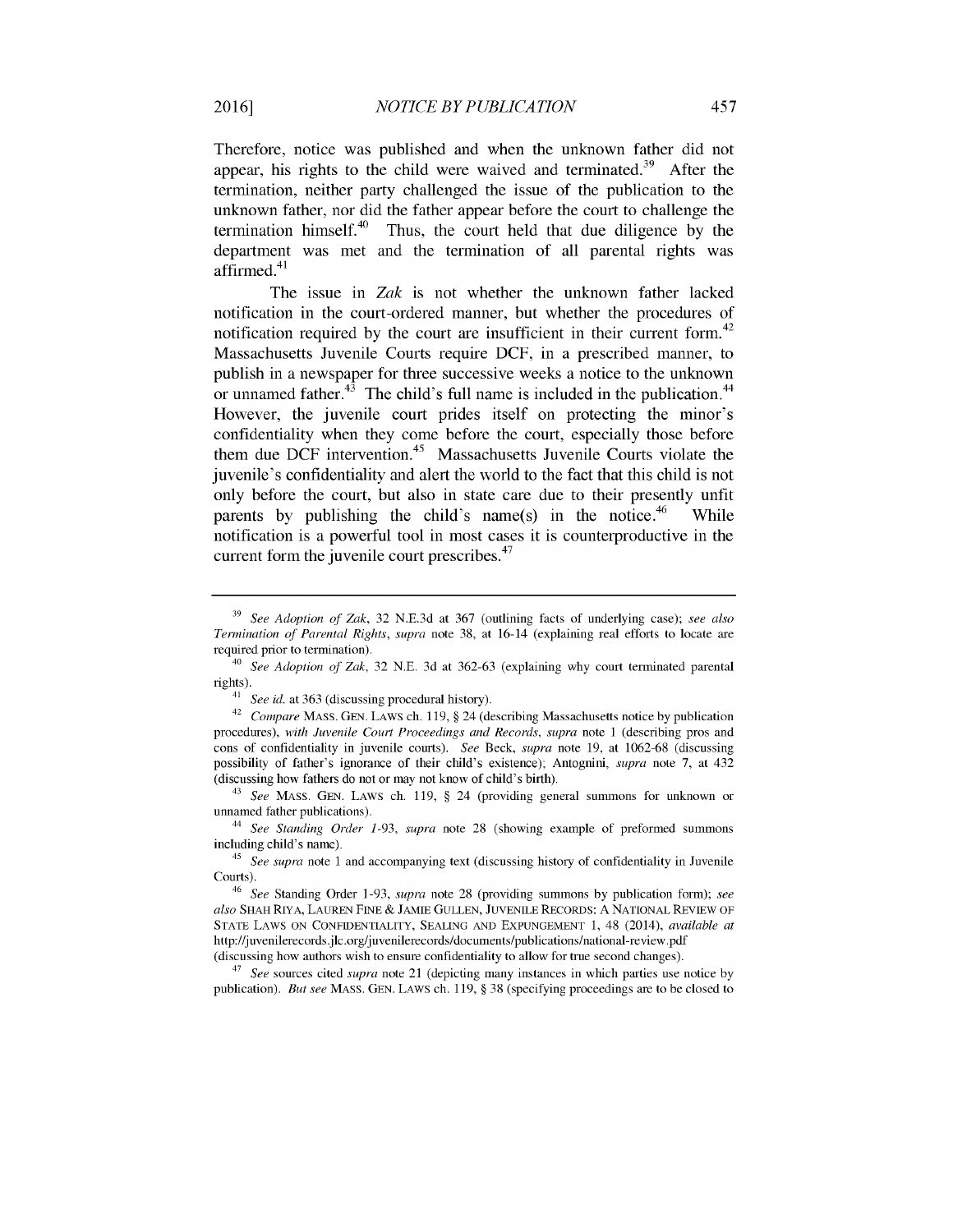#### 458 *JOURNAL OF TRIAL & APPELLATE ADVOCACY* [Vol. XXI

Juvenile courts across the country have various forms of notice by publication.<sup>48</sup> In some of their prescribed forms, they do not include the names of the juveniles involved in the proceedings. $49$  Instead, they opt to use other less descriptive information in order to notify the correct interested parties.<sup>50</sup> Other states show there is no need for the child's name to be placed in the notice.<sup>51</sup> Additionally, one of the many complications is that the unknown or unnamed father may not even know the name of their

§ 7B-1105. *But see* ME. R. PROB. P. § 14.45 (2015) (disclosing child's name in publication); *Notice and Order of Hearing (for Publication),* Wisc. **CT.** SYS.,

https://www.wicourts.gov/formdisplay/JC-1635.pdf?formNumber=JC-

1635&formType=Form&formatld=2&language=en (last visited April 8, 2016) (showing example of Wisconsin's ideal publication including child's name); *Proceeding to Declare Minor Free, supra* note 21 (showing example of California's notice by publication using juveniles name).

<sup>49</sup>*See supra* note 21, 48 accompanying text (examining other forms of notice).

**<sup>50</sup>***See* ME. R. PROB. P. § 14.45 (2015) (disclosing child's name in publication); *Proceeding to Declare Minor Free, supra* note 21 (showing example of California's notice **by** publication using juvenile's name).

51 *See* sources cited *supra* note 48 (regarding state publications disclosing child's name).

public); RIYA, *supra* note 46, at 12 (discussing improvements in confidentiality procedures); *see also infra* note 48 (detailing different types of notices by publication among states).

<sup>48</sup> *See* OHIo R. Juv. P. 5 (2016) (mandating juvenile's names be replaced with their initials prior to publication); N.C. GEN. STAT. § 7B-1105 (2011) (prescribing that notice include gender and age of child but forbidding child's name). For example, the North Carolina statute states: The notice shall be published in a newspaper qualified for legal advertising in accordance with G.S. 1-597 and G.S. 1-598 and published in the counties directed by the court, once a week for three successive weeks. Provided, further, the notice shall:

<sup>(1)</sup> Designate the court in which the petition is pending;

<sup>(2)</sup> Be directed to "the father (mother) (father and mother) of a male (female) juvenile born on or about in (date) County, (city \_,respondent"; (State) (3) Designate the docket number and title of the case (the court may direct the actual name of the title be eliminated and the words "In Re Doe" substituted therefor);

<sup>(4)</sup> State that a petition seeking to terminate the parental rights of the respondent has been filed;

<sup>(5)</sup> Direct the respondent to answer the petition within 30 days after a date stated in the notice, exclusive of such date, which date so stated shall be the date of first publication of notice and be substantially in the form as set forth in G.S. 1A-1, Rule **40-11;** and (6) State that the respondent's parental rights to the juvenile will be terminated upon failure to answer the petition within the time prescribed. Upon completion of the service, an affidavit of the publisher shall be filed with the court. (e) The court shall issue the order required by subsections (b) and (d) of this section within 30 days from the date of the preliminary hearing unless the court shall determine that additional time for investigation is required. (f) Upon the failure of the parent served by publication pursuant to subsection (d) of this section to answer the petition within the time prescribed, the court shall issue an order terminating all parental rights of the unknown parent.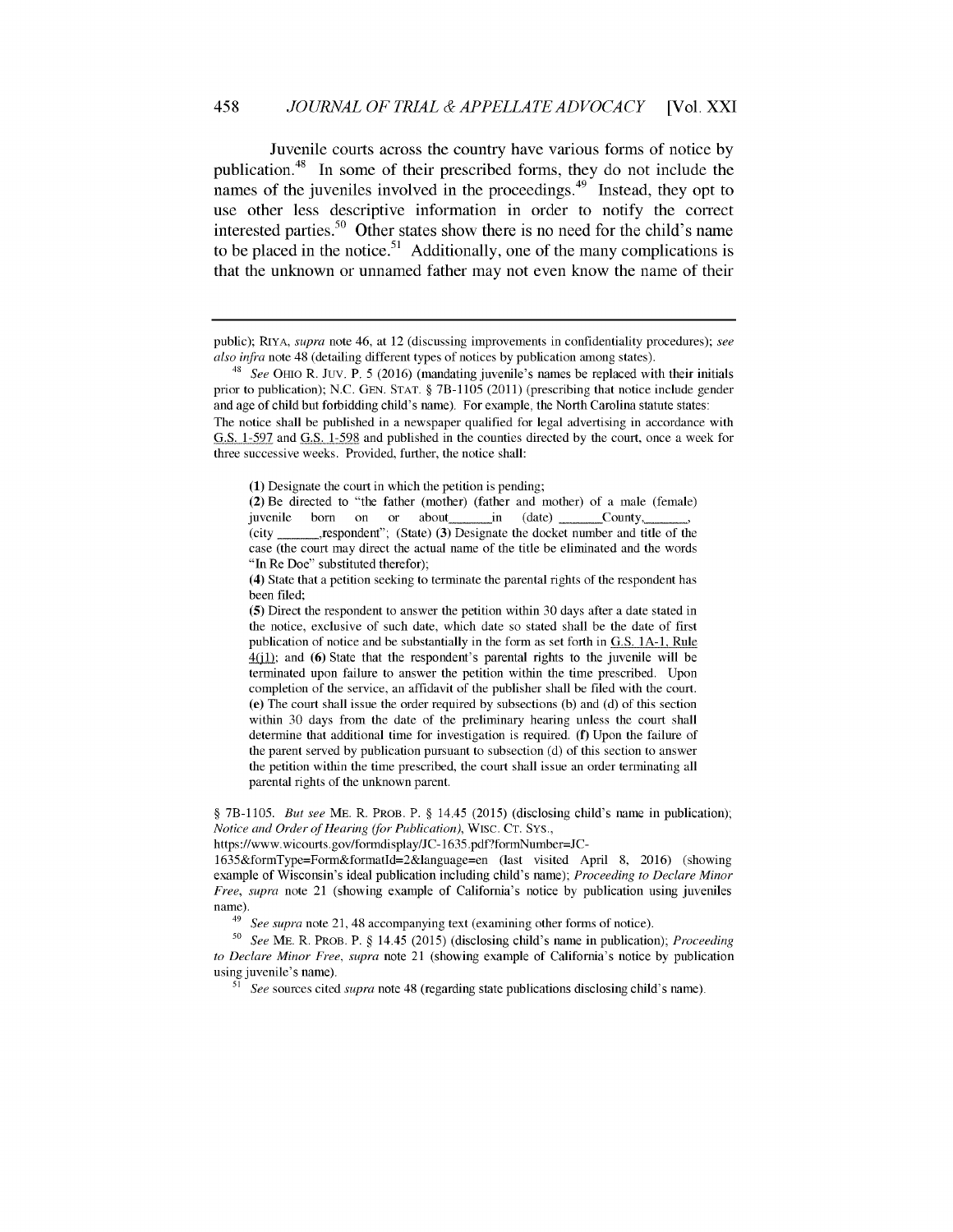child.<sup>52</sup> Furthermore, these fathers may not even know the child exists.<sup>53</sup> Thus, publishing the name of the child is not only unnecessary, but a breach of confidentiality.<sup>54</sup>

The Massachusetts Juvenile Court could in turn adopt minor changes to its current notice procedures making the notification just as effective, while still securing the juveniles confidentiality.<sup>55</sup> The court could still provide adequate information to the unknown or unnamed father **by** simply replacing the child's name with the child's date of birth along with the mother's name.<sup>56</sup> That information alone should alert an unknown or unnamed father of the existence of their child because they will likely know of the child's the date of birth, or **by** simple calculation can determine the possibility of fatherhood by using the date of birth.<sup>57</sup> Regardless of the father's knowledge of the child, replacing the child's name in the notice with their birth date would afford the same opportunity, if not a greater one, to alert the father of the proceedings.<sup>58</sup>

In *Adoption of Zak,* the Massachusetts Appeals Court held the termination of all parental rights was valid and the trial court did not abuse its discretion in the termination of those parental rights. However, **by** disclosing the child's name in the publication for the unknown father, the trial court released confidential information from the court's proceedings. This act creates a conflict between the notice procedures and the desire for minor's information to remain confidential. The court can uphold the

*<sup>56</sup>See* ME. R. PROB. P. § 14.45 (2015) (concluding children's names are not required in publications); *see also Juvenile Court Proceedings and Records, supra* note 1, at 1 (discussing proposed changes to confidentiality policies in juvenile court).

**2016]**

<sup>52</sup> *See* Beck, *supra* note 19, at 1062-68 (discussing situations where fathers are not aware of child's existence); *see also* Antognini, *supra* note 7, at 432 (discussing how mothers know of child's birth, whereas fathers may not).

**<sup>53</sup>***See* Beck, *supra* note 19, at 1062-68 (discussing situations where fathers are not aware of child's existence); *see also* Antognini, *supra* note 7, at 432 (discussing how mothers know of child's birth, whereas fathers may not).

*<sup>54</sup> See* sources cited *supra* note 48 (regarding state publications and disclosure of child's name); *see also supra* note 1 and accompanying text (discussing importance of confidentiality).

**<sup>55</sup>** See e.g., Greenberg, *supra* note 13, at 86-88 (providing possible solution in national registry); *Juvenile Court Proceedings and Records, supra* note 1, at 1 (eluding to benefits of changing confidentiality procedures in juvenile proceedings).

*<sup>57</sup> See supra* note 48 and accompanying text (comparing states' forms of notice **by** publication).

<sup>58</sup> *See* sources cited *supra* note 50 (displaying notices without requiring child's name); *see also Juvenile Court Proceedings and Records, supra* note 1, at 1 (showing balance of confidentiality interests is useful). In some instances, complete confidentiality is counterproductive; however, children still require protection-like in child protection cases, where opening up proceedings could deter reporting, cause children trauma, and much more. *See Juvenile Court Proceedings and Records, supra note 1, at 1 (showing balance of confidentiality* interests is useful).